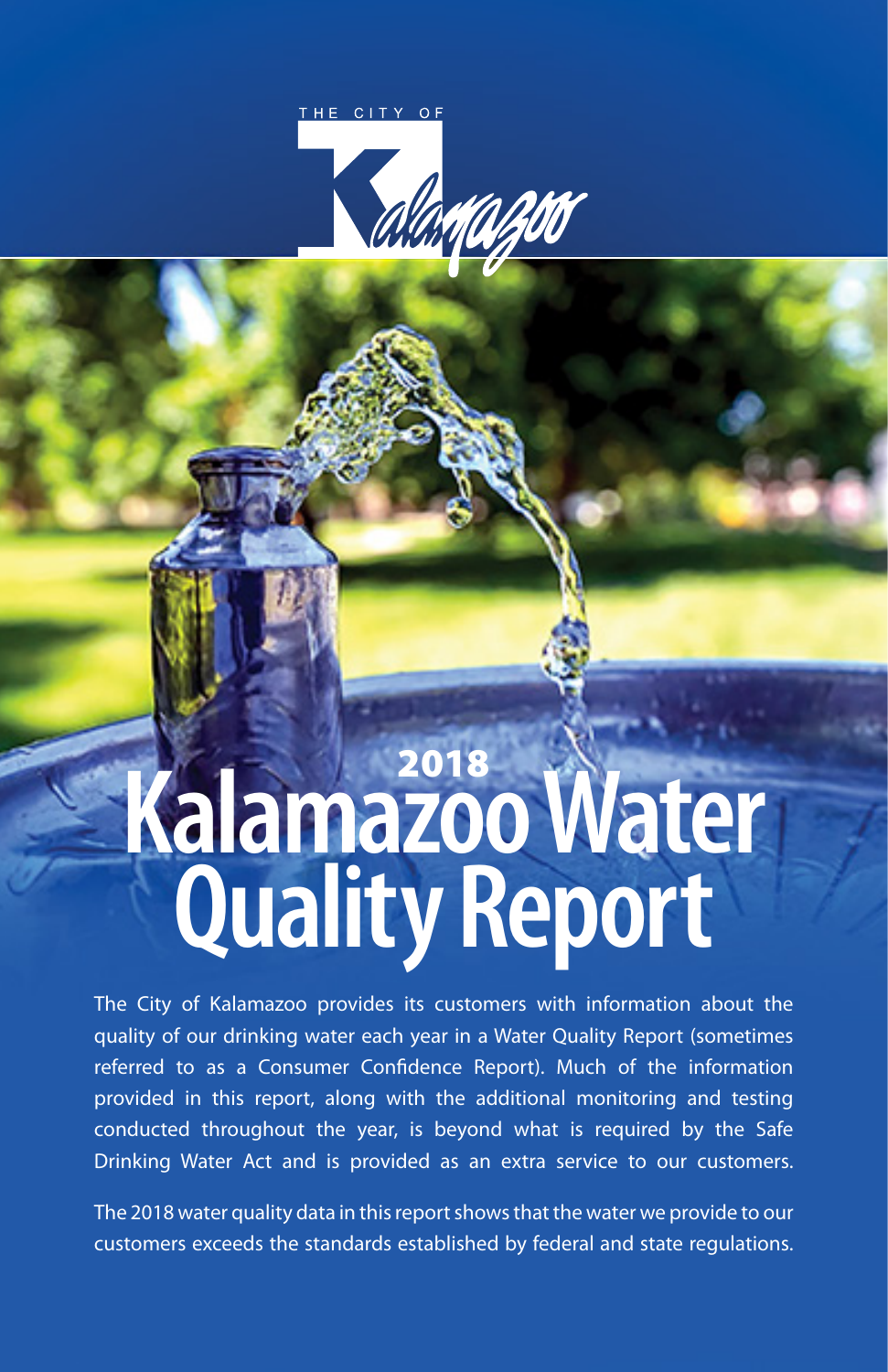# **Kalamazoo Water Supply System is the Largest Groundwater System in Michigan**

**Only 3% of the Earth's water is freshwater. Approximately 30% of freshwater is groundwater.**



At less than a penny per gallon, the City of Kalamazoo provides safe, reliable and affordable water to our customers.

The City of Kalamazoo Public Water Supply System is the largest groundwater based drinking water system and the fifth largest water utility in Michigan. It is also ranked among the lowest for water rates out of the 50 largest systems within the state.

Our system utilizes limited treatment through chlorine, fluoride, and phosphate additives. Two stations are equipped with air strippers and iron removal capabilities.

**THIS REPORT** summarizes our efforts and commitment to provide safe, reliable, and affordable drinking water. Our facilities operate 24 hours a day, 7 days a week and are monitored continuously both on and off site by qualified, trained and licensed personnel.

# 2018 Kalamazoo Water Facts

#### SOURCES:

- 17 active wellfields
- 16 pumping stations
- 98 wells
- 20 million gallons per day produced on average
- 34 million gallons per day maximum in 2018

#### DISTRIBUTION:

- 196,292 customers served
- Service in 11 jurisdictions
- 827 miles of Water Main
- 6,057 hydrants
- 10 pressure service districts

**STORAGE:** 9 water storage facilities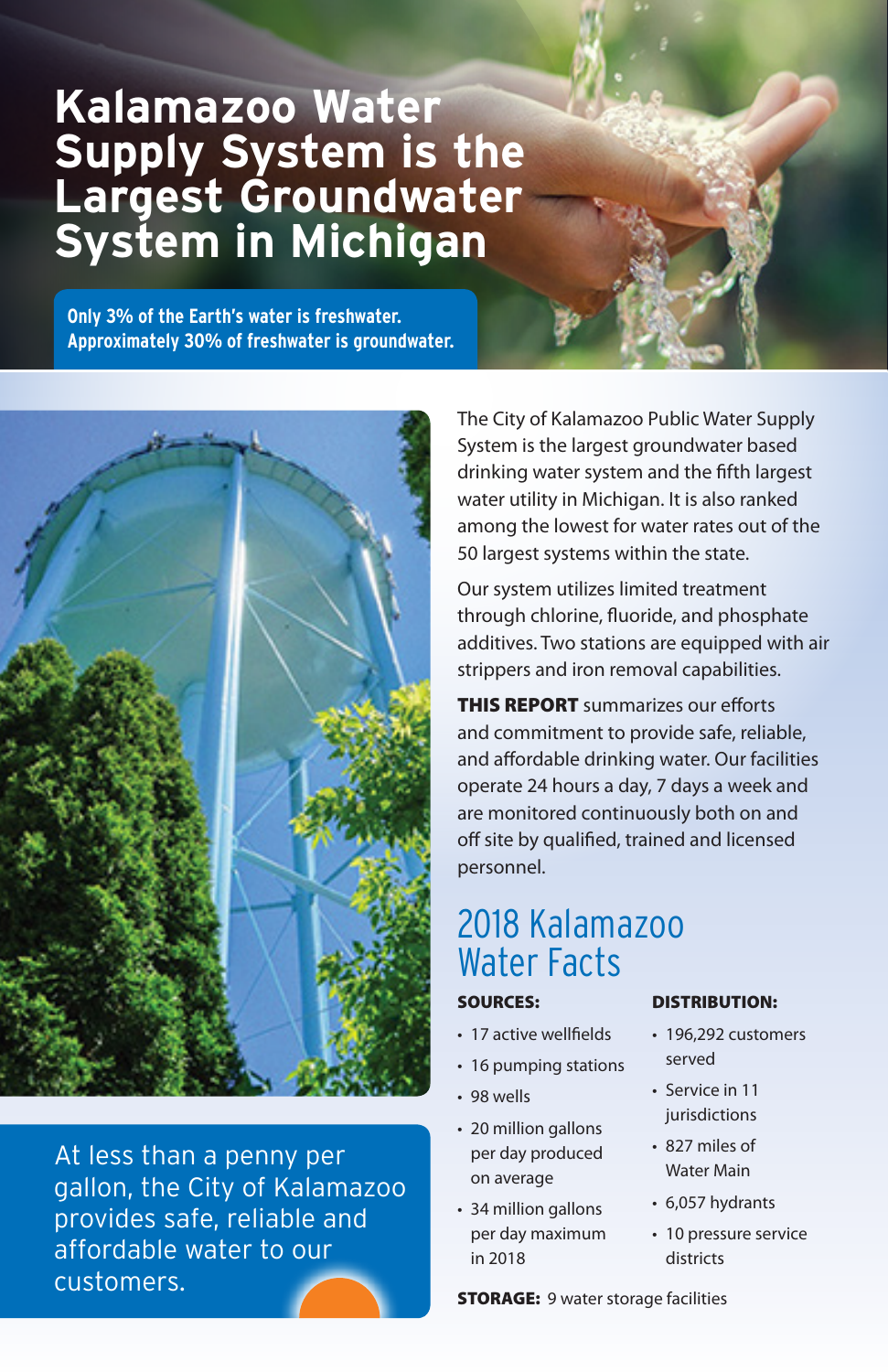# Protecting Our Water

**Nearly half of the U.S. population depends on groundwater for its drinking water supply.**

## Kalamazoo's Groundwater

In Kalamazoo County, the source of drinking water is groundwater. Groundwater exists underground in pore spaces between sand and gravel particles.

Groundwater is relatively abundant, easy to extract, and generally lacks harmful bacteria. However, it can also be vulnerable to contamination from spills, leaks, or dumping of harmful substances to the ground.

## Wellhead Protection

The City of Kalamazoo has a Michigan Department of Environmental Quality (MDEQ) approved Wellhead Protection Program. The City was awarded

the national Exemplary Source Water Protection Award by the American Water Works Association, the Michigan Wellhead Protection Program Award multiple times, and the Michigan "Richard Husby Public Awareness Award" for its Wellhead Protection Program education efforts. Since 1998, the Groundwater Foundation has designated Kalamazoo as a Groundwater Guardian Community.

Kalamazoo's Wellhead Protection website **www.protectyourwater.net** has specific educational information about its Water System, related ordinances, fun activities, links to other websites, and resources for stormwater and other surface water issues.

The MDEQ performed Source Water Assessments to assess the susceptibility of all public water supply sources to contamination. The susceptibility rating is on a six-tiered scale from "very low" to "high" based primarily on geologic sensitivity, water chemistry, well construction and contaminant sources. The susceptibility rating of the City's (then) 19 wellfields was: Moderate (2 wellfields), Moderate High (12 wellfields) and High (5 wellfields). For more information contact the Environmental Programs Manager at (269) 337-8583.

# Stormwater Management

The City of Kalamazoo has separate sewer systems for sanitary and stormwater. Stormwater is rainwater or snowmelt runoff from streets and parking lots that

collects in open grated catch basins and inlets, and drains directly to the Kalamazoo River, creeks, lakes or ponds. It is important to keep oils, grease, fuels, chemicals, lawn fertilizer, grass clippings, trash and debris from getting on our streets and parking lots. Remember – what gets to the street, gets to the creek!

Since groundwater and surface water are generally interconnected, your efforts to protect one may positively impact the other. Visit www.protectyourwater.net/stormwater or contact the Environmental Programs Manager at (269) 337-8583 to learn more regarding stormwater quality.

The City's Performance Standards for groundwater and stormwater can be found at **www.kalamazoocity.org/environment and www.protectyourwater.net/regulations**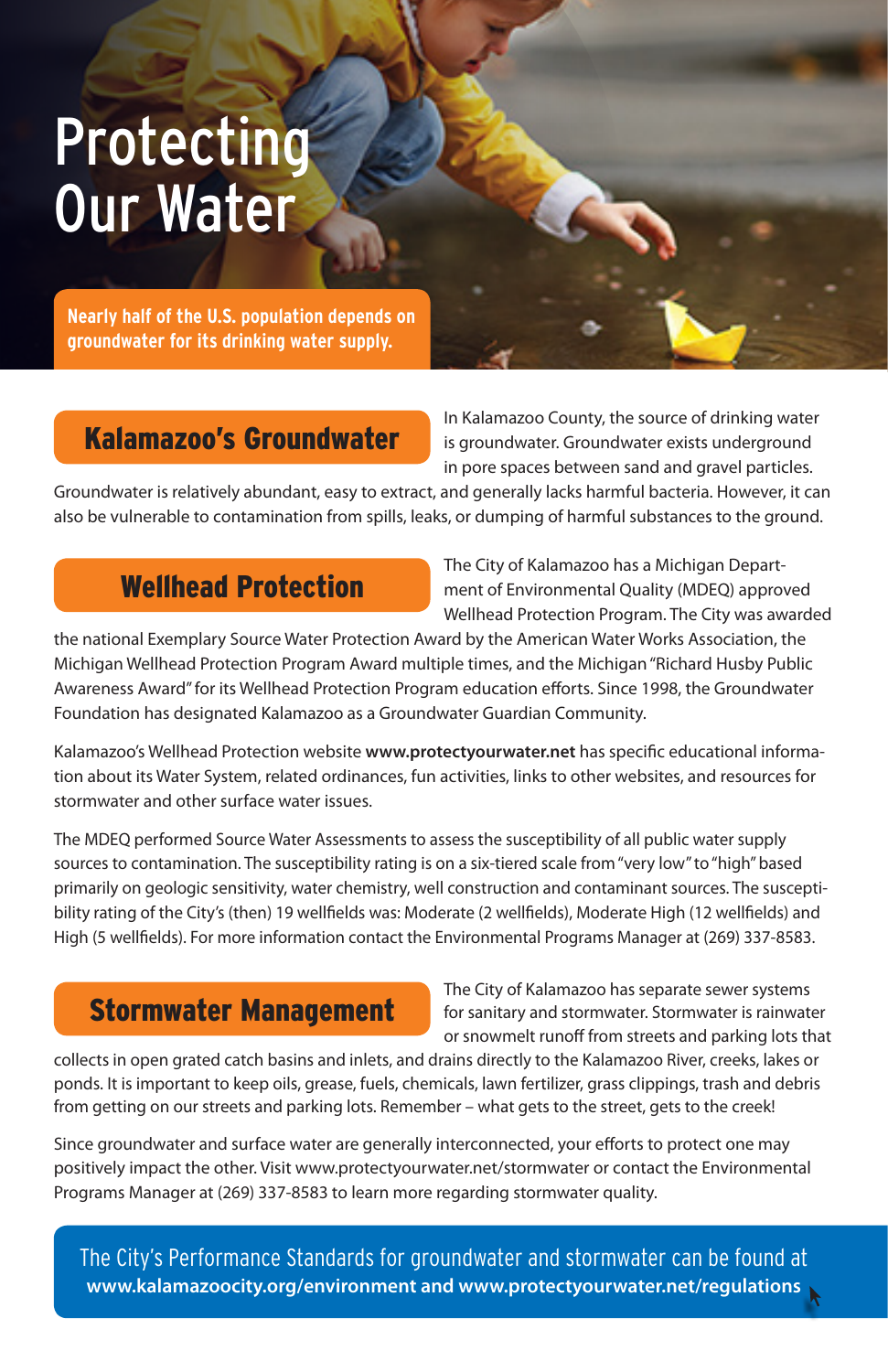# **Protecting** Our Water*(CONTINUED)*

**A backflow in the water system can be created in areas that experience a sudden loss of pressure.**

# CROSS-CONNECTIONS

As a City of Kalamazoo drinking water supply customer, you can help ensure that the water you are drinking within your home and business remains safe. Prevent cross-connections with the City of Kalamazoo's water supply by ensuring that all backflow prevention devices are installed, inspected and properly maintained by licensed and certified plumbers as required by state and local plumbing codes.

# **What is a "cross-connection"?**

Cross-connections are arrangements of piping or appurtenances through which a backflow of undesirable material could enter the potable (drinking) water system.

# **What is a "backflow"?**

Backflow is water flowing in the opposite direction of its normal flow. Backflow can allow contaminants to enter the drinking water system through cross-connections.

The undesirable material may come from sources connected to your own home or facility's internal or external plumbing. A backflow in the water system can be created in areas that experience a sudden loss of pressure. Pressure changes can occur as a result of water main breaks, fire department usage, or during times of hydrant flushing.

If any of these conditions occur in your area, you should flush your lines before using the water to minimize iron particles and other undesirable contaminants that may be present. Flush your taps by starting in your restroom facility or utility sink, and working out towards your food service area.

# **Help prevent cross-connections:**

- Do not submerge hoses in buckets, pools, tubs, sinks or process tanks.
- Do not use spray attachments without a backflow prevention device. The chemicals used on your lawn are toxic and can be fatal if ingested.
- Do buy and install backflow prevention devices (hose bib vacuum breakers) for all threaded faucets around your home or business. They are inexpensive and available at hardware stores and home-improvement centers.
- Never install sprinkler systems, fire suppression systems, or boilers with chemical additives without proper backflow prevention devices.
- Ensure that your softener drain line has an air gap between the drain line and the receiving drain.
- Residential and Commercial establishments connected to the municipal water system must properly abandon all water wells onsite and provide abandonment information to the City of Kalamazoo and the Kalamazoo Environmental Community Health Department.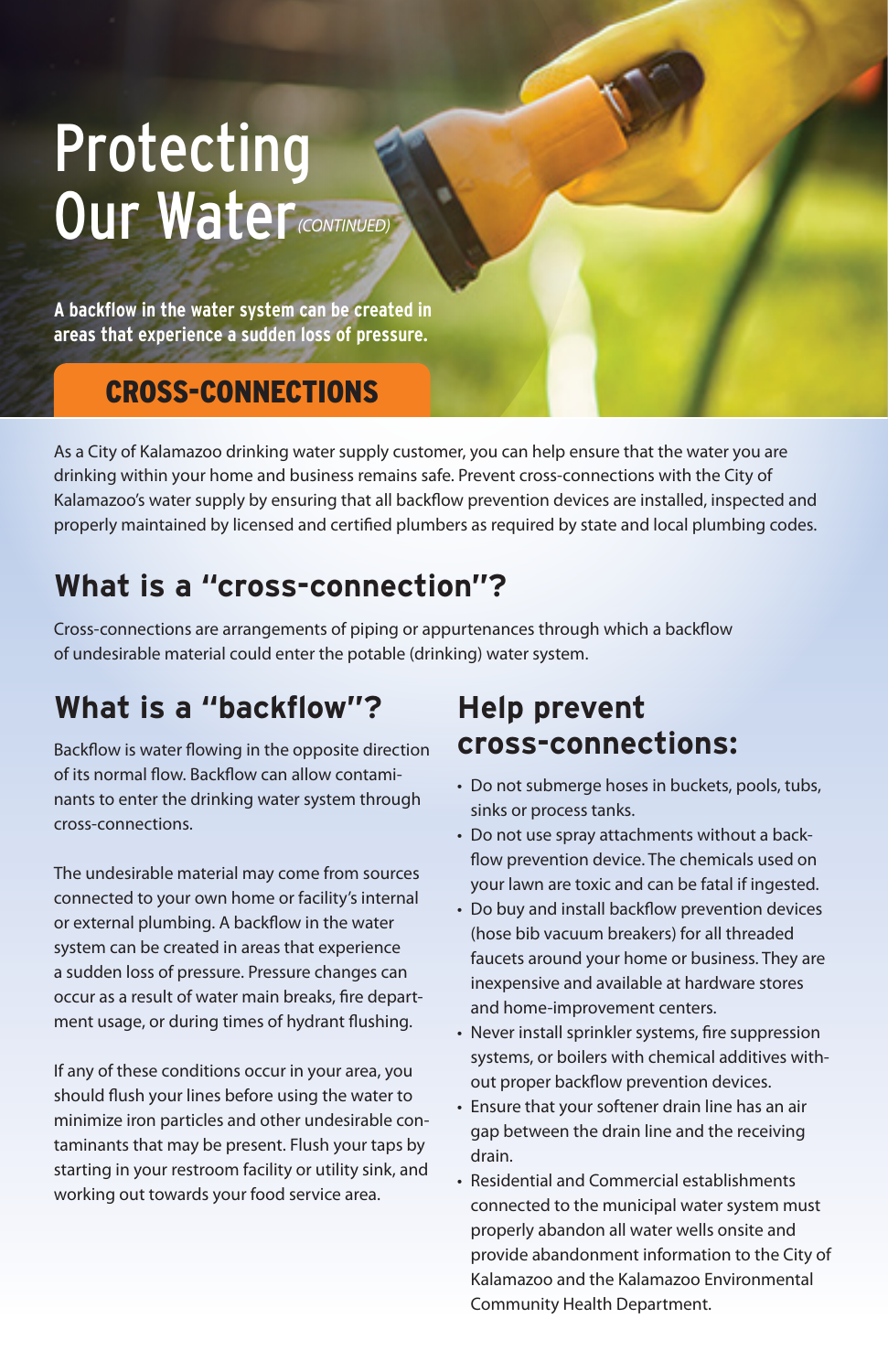PFAS Tests for Kalamazoo Municipal Drinking Water Show Results Within Safe Drinking Water Guidelines

Recent PFAS testing of water pumping stations serving the Kalamazoo municipal drinking water system have found results well within the safe drinking water guidelines of 70 parts per trillion (ppt) set by the Environmental Protection Agency.

Fifteen water pumping stations in the City of Kalamazoo Public Water Supply System were sampled on June 15, 2018. None of the tests revealed levels above the 70 ppt health advisory level. Of the 15 samples, 12 results were "non-detections," and 3 stations had detectable levels below the 70 ppt level.

1 part per trillion is equal to roughly one drop of impurity per 16 million gallons of water, or per 24 Olympic-sized swimming pools.

All "baseload stations," those which typically operate daily to provide water to customers, revealed no detection of PFOA/PFOS. The three stations at which low levels were detected are considered "peaking stations".

The three "peaking stations" where low levels were detected are only activated in case of emergency for fire response, system flushing, or in times of peak demand if other water stations cannot meet the demand.

# Hazardous Materials

A toxic product dumped on the ground or down a storm drain can contaminate our drinking water and surface waters and is strictly prohibited by law.

Help prevent pollutants from entering groundwater or surface water features by taking unused hazardous household chemicals to the Kalamazoo County Household Hazardous Waste Collection Center, located at 1301 Lamont Avenue, off Lake Street next to the Kalamazoo County Fairgrounds. Contact the center at (269) 373-5211 or view their website at **www.kalcounty.com/hhw** for more information. Unused prescription drug disposal locations and hours are listed at **www.kalcounty.com/hhw/meddisposal.htm.**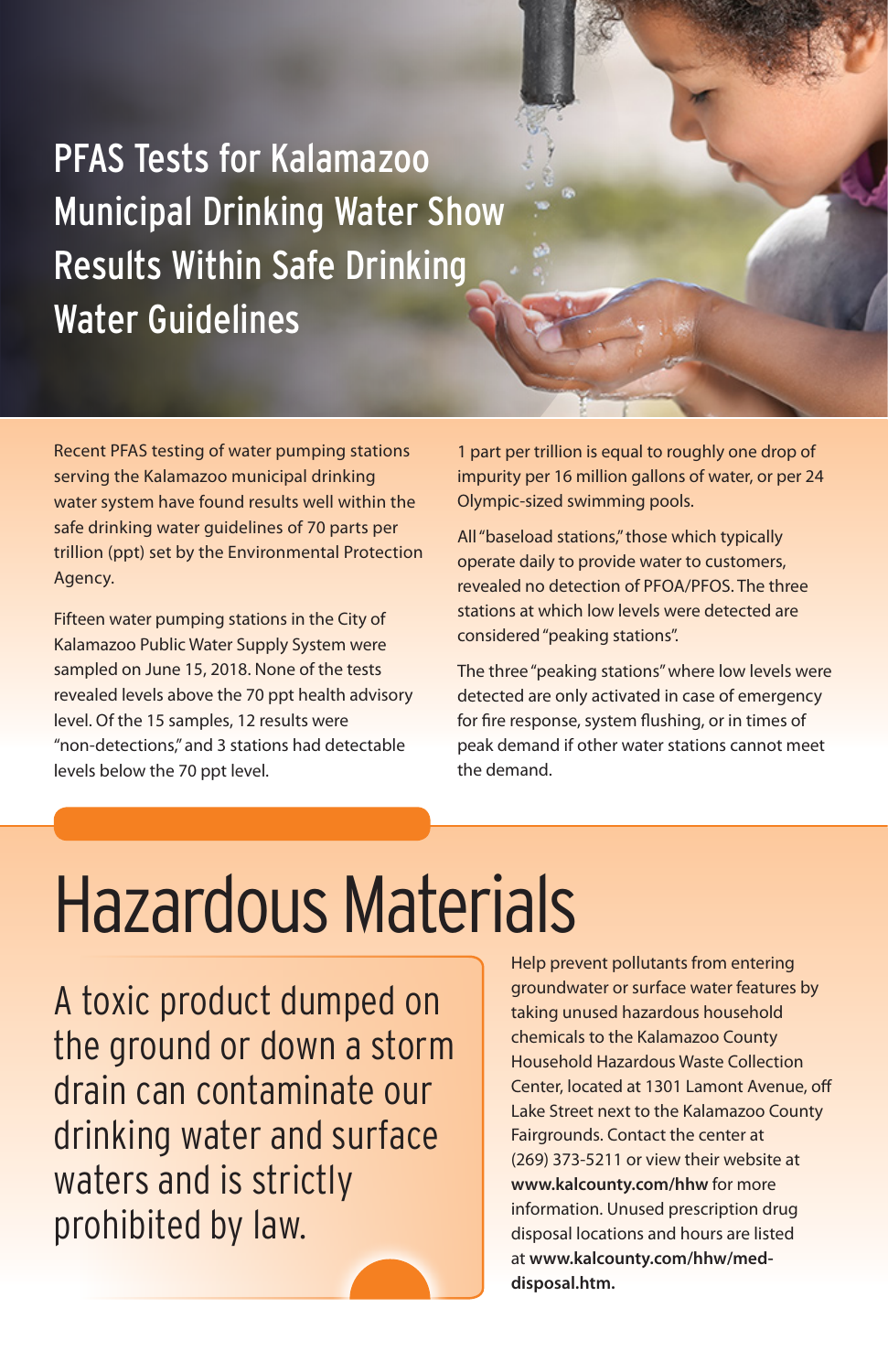# 2018 WATER QUALITY DATA

| <b>Regulated Contaminant</b> | <br><b>MCL</b> | <b>MCLG</b> | <b>Level Detected</b> | <b>Results Range</b> | <b>Violation</b><br>Yes/No |
|------------------------------|----------------|-------------|-----------------------|----------------------|----------------------------|
| Nitrate (ppm)                | 10             |             | 2.0                   | $ND - 2.0$           | No                         |
| Barium (ppm)(2014)           |                |             | 0.17                  | $0.05 - 0.17$        | No                         |

| <b>Regulated Contaminant</b>   | <b>MCL</b>      | <b>MCLG</b>    | <b>Highest Running</b><br><b>Annual Average</b> | <b>Results Range</b> | <b>Violation</b><br>Yes/No |  |
|--------------------------------|-----------------|----------------|-------------------------------------------------|----------------------|----------------------------|--|
| Arsenic (ppb) (2014-2018)      | 10 <sup>°</sup> | <b>NA</b>      | 8.7                                             | $ND - 8.7$           | No                         |  |
| Fluoride (ppm)                 | 4               | $\overline{4}$ | 0.65                                            | $0.13 - 1.25$        | <b>No</b>                  |  |
| Haloacetic Acids (HAA5) (ppb)  | 60              | <b>NA</b>      | 11.8                                            | $7 - 17$             | <b>No</b>                  |  |
| Total Trihalomethanes (ppb)    | 80              | <b>NA</b>      | 24.9                                            | $11.3 - 39.1$        | No                         |  |
| Cis-1,2-Dichloroethylene (ppb) | 70              | 70             | 1.9                                             | $ND - 2.8$           | No                         |  |

| <b>Regulated Contaminant</b> | <b>MRDL</b> | <b>MRDLG</b> | <b>Highest Running</b><br><b>Annual Average</b> | <b>Results Range</b> | <b>Violation</b><br>Yes/No |  |
|------------------------------|-------------|--------------|-------------------------------------------------|----------------------|----------------------------|--|
| Chlorine (ppm)               |             |              | $\sim$ $ \sim$<br>0.56                          | ND - 3.0             | Νc                         |  |

| <b>Special Monitoring and</b><br>Unregulated Contaminant* | <b>Highest Level</b><br><b>Detected</b> |                 | <b>Results Range</b> | <b>Average Result 2016</b>                  |  |
|-----------------------------------------------------------|-----------------------------------------|-----------------|----------------------|---------------------------------------------|--|
| Sodium (ppm)*                                             | 82                                      |                 | $6.2 - 82$           | 31                                          |  |
| <b>Contaminant subject to AL</b>                          | <b>Action Level</b>                     | 90th Percentile | <b>Sample Date</b>   | <b>Number of</b><br><b>Samples above AL</b> |  |
| Lead $(ppb)$ **                                           |                                         |                 | 2016                 |                                             |  |
| Copper (ppb)                                              | 1300                                    | 900             | 2016                 |                                             |  |

|                | Analyte                         | <b>Units</b> | Lowest    | <b>Highest</b> | Average | <b>Violation</b><br>Yes/No |
|----------------|---------------------------------|--------------|-----------|----------------|---------|----------------------------|
| LICMR          | Germanium µg/L                  | $\mu$ g/L    | ND.       | 0.370          | 0.122   | N                          |
| <b>TESTING</b> | Manganese µg/L                  | $\mu$ g/L    | <b>ND</b> | 261            | 256     | $\mathbb N$                |
|                | o-Toluidine µg/L                | $\mu$ g/L    | <b>ND</b> | 0.562          | 0.036   | N                          |
|                | Total Haloacetic Acids (5) µg/L | $\mu$ g/L    | 10.60     | 18.82          | 15.01   | N                          |
|                | Total Haloacetic Acids (6) µg/L | $\mu$ g/L    | 12.98     | 21.60          | 17.62   | N                          |
|                | Total Haloacetic Acids (9) µg/L | $\mu$ g/L    | 16.70     | 26.80          | 22.23   | $\mathbb N$                |

\* Unregulated contaminants are those for which EPA has not established drinking water standards. Monitoring helps EPA to determine where certain contaminants occur and whether it needs to regulate those contaminants.

\*\* A lead level of 2 ppb was detected at a pumping station in 2014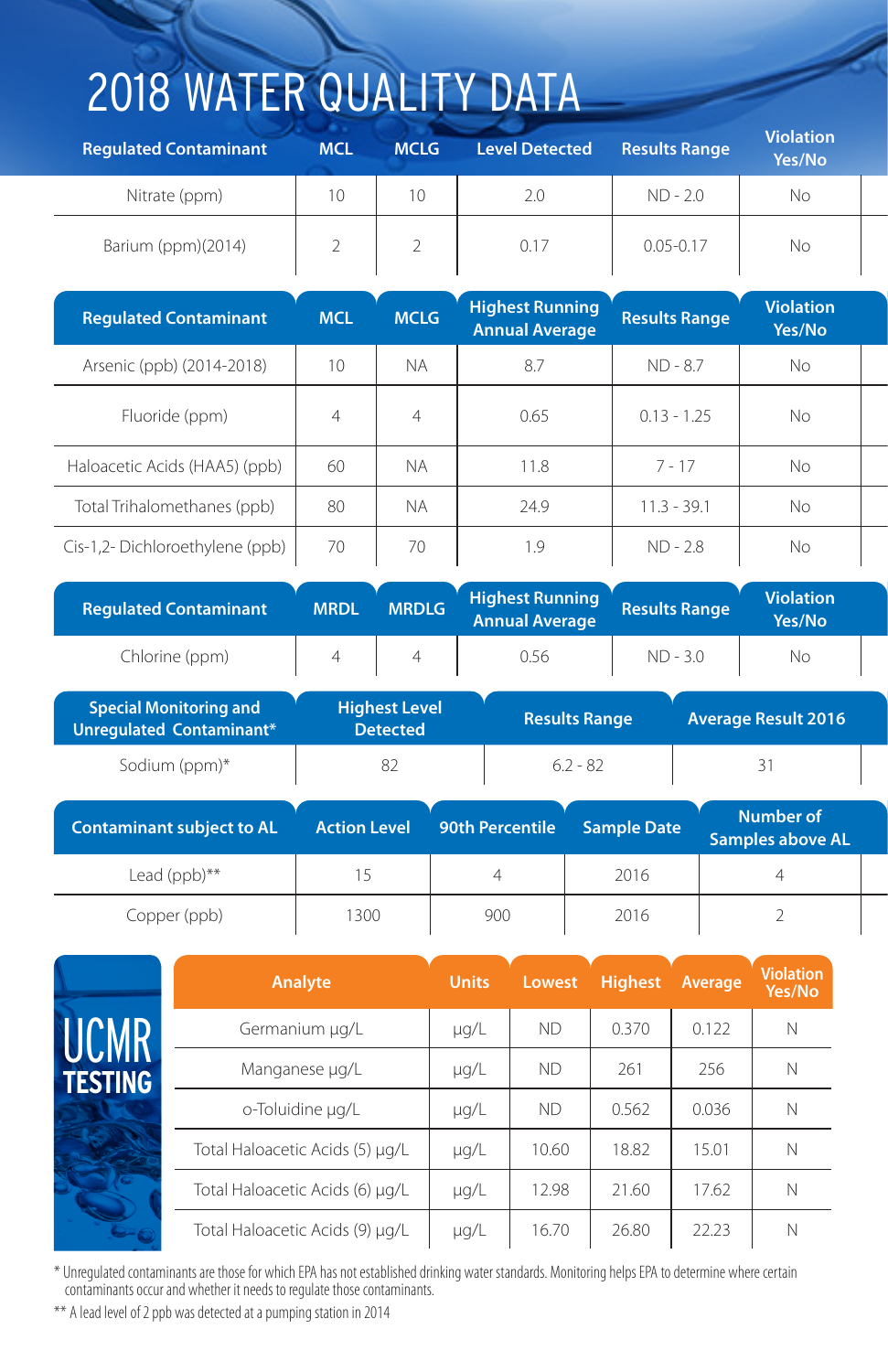**Yes/No Typical Source of Contamination**

Runoff from fertilizer use, leaching from septic tanks, sewage; erosion of natural deposits

Discharge of drilling wastes; discharge from metal refineries and coal-burning factories; discharge from electrical aerospace and defense industries

#### **Yes/No Typical Source of Contamination**

Erosion of natural deposits; runoff from orchards; runoff from glass and electronics production wastes

Erosion of natural deposits; water additive that promotes strong teeth; discharge from fertilizer and aluminum factories

By-product of drinking water disinfection

By-product of drinking water chlorination

Discharge from industrial chemical factories

**Yes/No Typical Source of Contamination**

Water additive used to control microbes

#### **Typical Source of Contamination**

Erosion of natural deposits

#### **Typical Source of Contamination**

Corrosion of household plumbing systems; erosion of natural deposits

Corrosion of household plumbing systems; erosion of natural deposits

| ΤT<br><b>Violation</b>                                                                            | <b>Explanation</b>                                                                                                                                                                                                                       | Length                                                                                                                                                                                                                | <b>Steps Taken to</b><br><b>Correct the Violation</b>                                                                                                                                                                                                                                                           | <b>Health Effects</b>                                                                                                                                                                                                                                                                                                                                             |
|---------------------------------------------------------------------------------------------------|------------------------------------------------------------------------------------------------------------------------------------------------------------------------------------------------------------------------------------------|-----------------------------------------------------------------------------------------------------------------------------------------------------------------------------------------------------------------------|-----------------------------------------------------------------------------------------------------------------------------------------------------------------------------------------------------------------------------------------------------------------------------------------------------------------|-------------------------------------------------------------------------------------------------------------------------------------------------------------------------------------------------------------------------------------------------------------------------------------------------------------------------------------------------------------------|
| In 2018,<br>the City of<br>Kalamazoo<br>violated a<br>treatment<br>technique<br>for<br>phosphate. | The state requires<br>that public water<br>supplies main-<br>tain phosphate<br>within a range of<br>acceptable levels.<br>A public water<br>supply is allowed<br>nine days during<br>a six-month<br>period to be out<br>of those ranges. | The City of<br>Kalamazoo<br>did not meet<br>the acceptable<br>ranges for<br>phosphate for<br>more than 9<br>days during<br>the monitoring<br>periods of<br>January 1-<br>June 30, 2018<br>and July 1-Dec<br>31, 2018. | Treatment changes have<br>been implemented<br>to improve reliability,<br>accuracy and precision of<br>the phosphate feeding<br>systems; new policies<br>and procedures were<br>adapted to address<br>hydraulic demands and<br>system monitoring was<br>increased to provide<br>faster water quality<br>results. | This notice is not a<br>violation of lead and<br>copper rules, but any<br>violation related to<br>corrosion control requires<br>education concerning<br>lead and copper health<br>effects. Please find this<br>information on page<br>11 of this report. More<br>information regarding<br>this violation is provided<br>at: https://www.<br>kalamazoocity.org/ttv |

While your drinking water meets EPA's standards for arsenic, it does contain low levels. EPA's standard balances the current understanding of arsenic's possible health effects against the cost of removing arsenic from drinking water. EPA continues to research the health effects of low levels of arsenic, which is a mineral known to cause cancer in humans at high concentrations and is linked to other health effects such as skin damage and circulatory problems.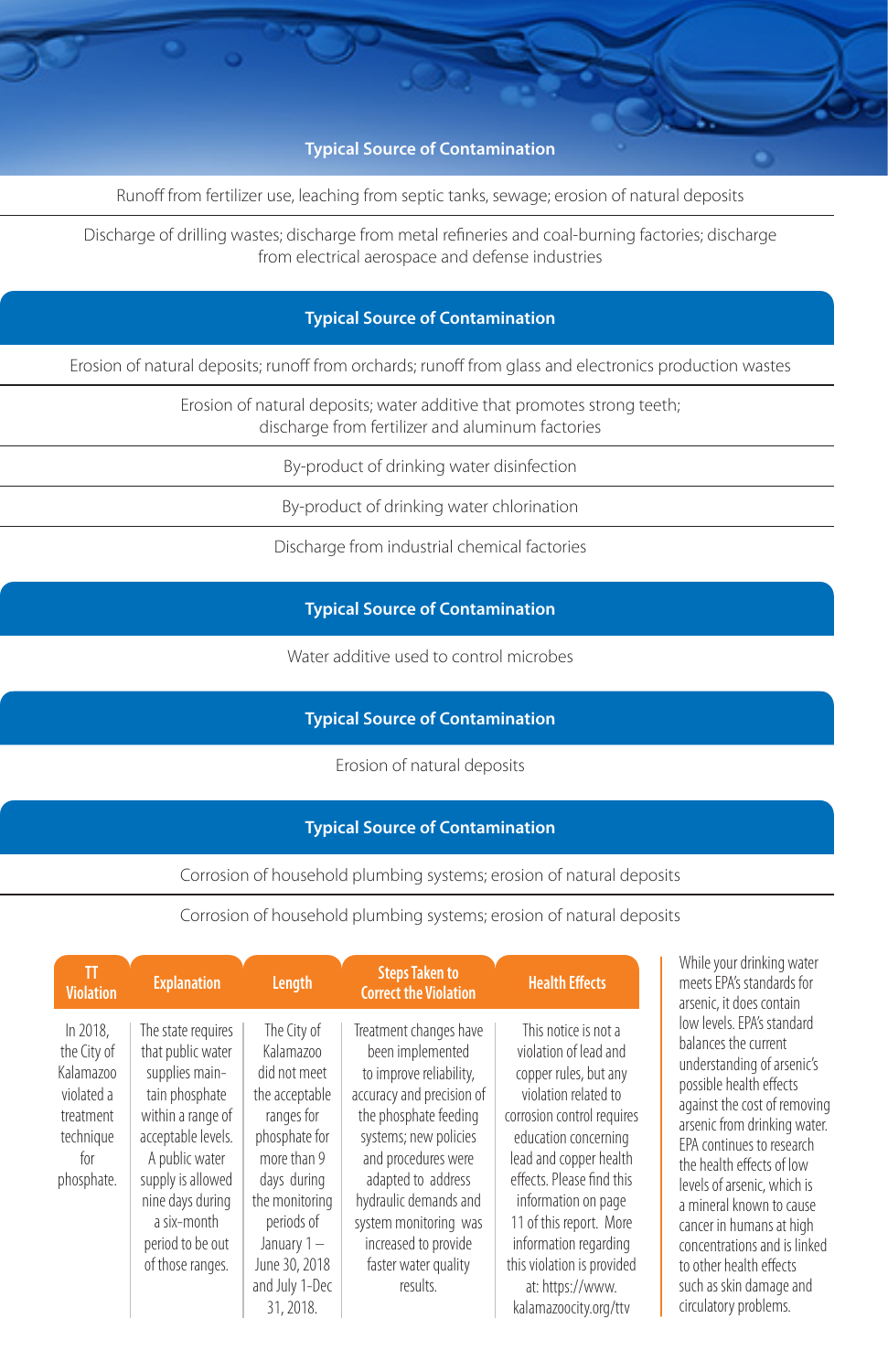# Water Quality Data Table Abbreviations And Terms

### **DEFINITIONS**

According to federal and state laws the City of Kalamazoo monitors for contaminants in your drinking water. The table is based on analyses conducted in 2017 and those tests conducted less frequently than once per year. The Water Quality Data Table lists only the contaminants that were detected. If the test was not performed in 2017, then the most recent analysis is listed. The City of Kalamazoo's state certified laboratory analyzes for the absence of microorganisms and levels of limited treatment chemicals (hexametaphosphate, fluoride, and residual chlorine) in the City's water supply at several locations three to five days per week. All limited treatment chemicals are on automated feed control systems that are monitored 24/7 by City of Kalamazoo staff.

**AL (Action Level) –** The concentration of a contaminant, which, if exceeded, triggers treatment or other requirements that a water system must follow.

**Contaminant –** A biological, chemical, physical, or radiological substance or matter in water.

**MCLG (Maximum Contaminant Level Goal) –**

The level of a contaminant in drinking water below which there is no known or expected risk to health. MCLG's allow for a margin of safety.

#### **MCL (Maximum Contaminant Level) –**

The highest level of a contaminant that is allowed in drinking water. MCL's are set as close to MCLG's as feasible using the best available treatment technology.

**MRDL (Maximum Residual Disinfectant Level) –** The highest level of a disinfectant allowed in drinking water. There is convincing evidence that addition of a disinfectant is necessary for control of microbial contaminants.

#### **MRDLG (Maximum Residual Disinfectant**

**Level Goal) –** The level of a drinking water disinfection below which there is no known or expected risk to health. MRDLG's do not reflect the benefits of the use of disinfectants to control microbial contaminants.

**ND –** Non-detected

**pCi/L (Picocuries per Liter) –** A measure of radioactivity.

**PPB –** Part per billion; the equivalent of one microgram per Liter.

**PPM** – Part per million; the equivalent of one milligram per Liter.

**Trihalomethanes –** Compounds formed during the chlorination (disinfection) of drinking water.

**NA –** Not Applicable

#### **Monitoring for Unregulated Contaminants –**

The U.S. Environmental Protection Agency (EPA) federal regulations affecting monitoring of unregulated contaminants at public water systems are known as the Unregulated Contaminants Monitoring Rule (UCMR). The purpose of monitoring for unregulated contaminants in drinking water is to provide data to support the EPA administrator's decisions concerning whether or not to regulate these contaminants in the future for the protection of public health.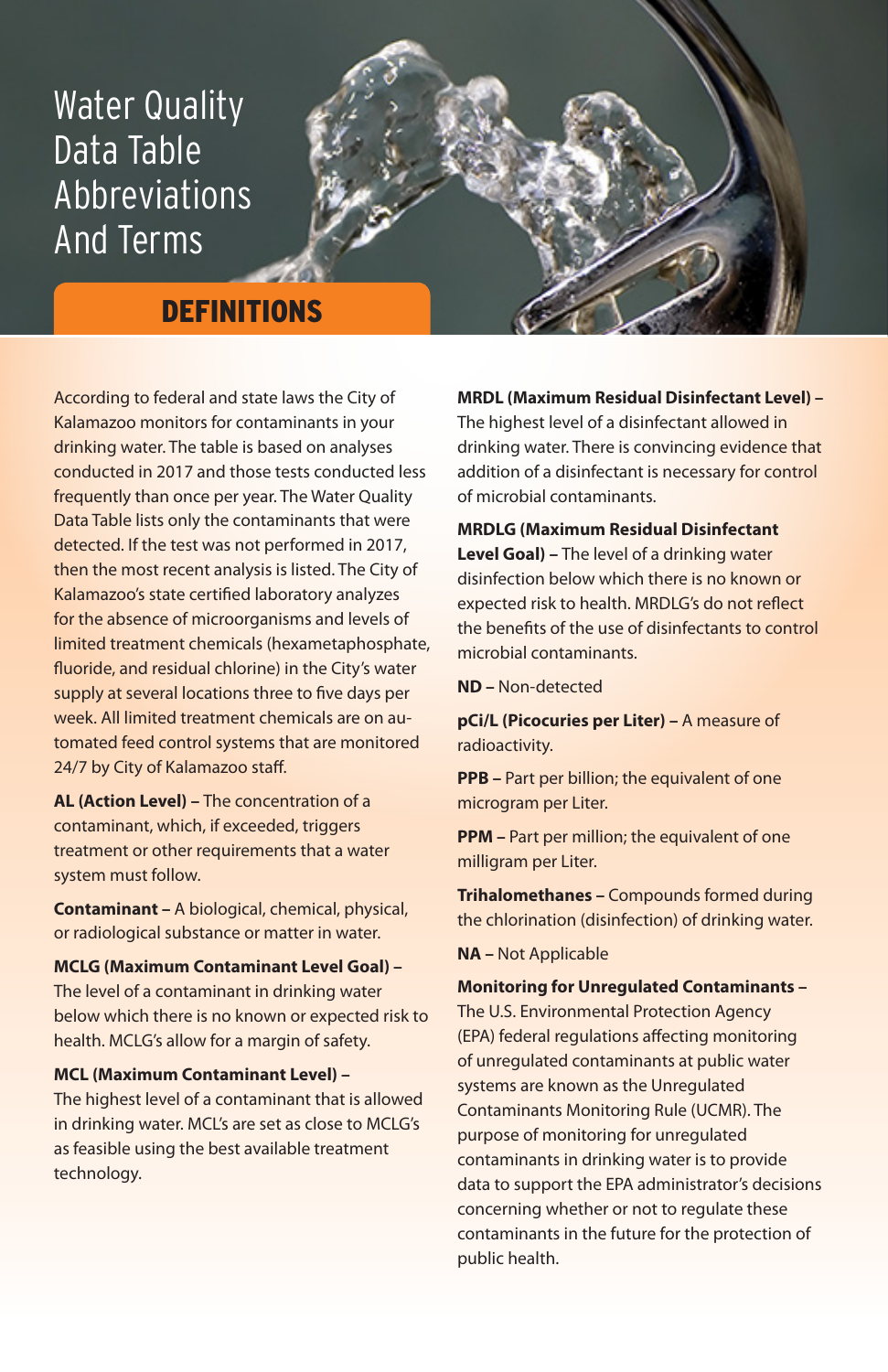# Additional Health Information

**Sources of drinking water for both tap water and bottled water can include rivers, lakes, streams, pond reservoirs, springs and wells.**

As water travels over the surface of the land or through the ground, it dissolves naturally – occurring minerals and, in some cases, radioactive material, and can pick-up substances resulting from the presence of animals or from human activity.

#### **Contaminants that may be present in source water include:**

- Microbial contaminants, such as viruses and bacteria, which may come from sewage treatment plants, septic systems, agricultural livestock operations, and wildlife
- Inorganic contaminants, such as salts and metals, which can be naturally-occurring or result from urban stormwater runoff, industrial or domestic wastewater discharges, oil and gas production, mining or farming
- Pesticides and herbicides, which may come from a variety of sources such as agriculture, urban stormwater runoff, and residential uses
- Organic chemical contaminants, including synthetic and volatile organic chemicals which are by-products of industrial processes and petroleum production, and can also come from gas stations, urban stormwater runoff, and septic systems
- Radioactive contaminants, which can be naturally occurring or be the result of oil and gas production and mining activities.

In order to ensure that tap water is safe to drink, EPA prescribes regulations which limit the amount of certain contaminants in water provided by public water systems. The Food and Drug Administration regulations establish limits for contaminants in bottled water, which must provide the same protection for public health.

All drinking water, including bottled water, may reasonably be expected to contain at least small amounts of some contaminants. The presence of contaminants does not necessarily indicate that water poses health risks. More information about contaminants and potential health effects can be obtained by calling the EPA's Safe Drinking Water Hotline at 1-800-426-4791.

Some people may be more vulnerable to contaminants in drinking water than the general population. Immunocompromised persons such as persons with cancer undergoing chemotherapy, persons who have undergone organ transplants, people with HIV/AIDS or other immune system disorders, some elderly, and infants can be particularly at risk from infections. These people should seek advice about drinking water from their health care providers. EPA/CDC guidelines on appropriate means to lessen the risk of infection are available from the Safe Drinking Water Hotline at 1-800-426-4791.

Water Quality Reports from previous years **are available on the City of Kalamazoo's website at www.kalamazoocity.org/waterqualityreport.**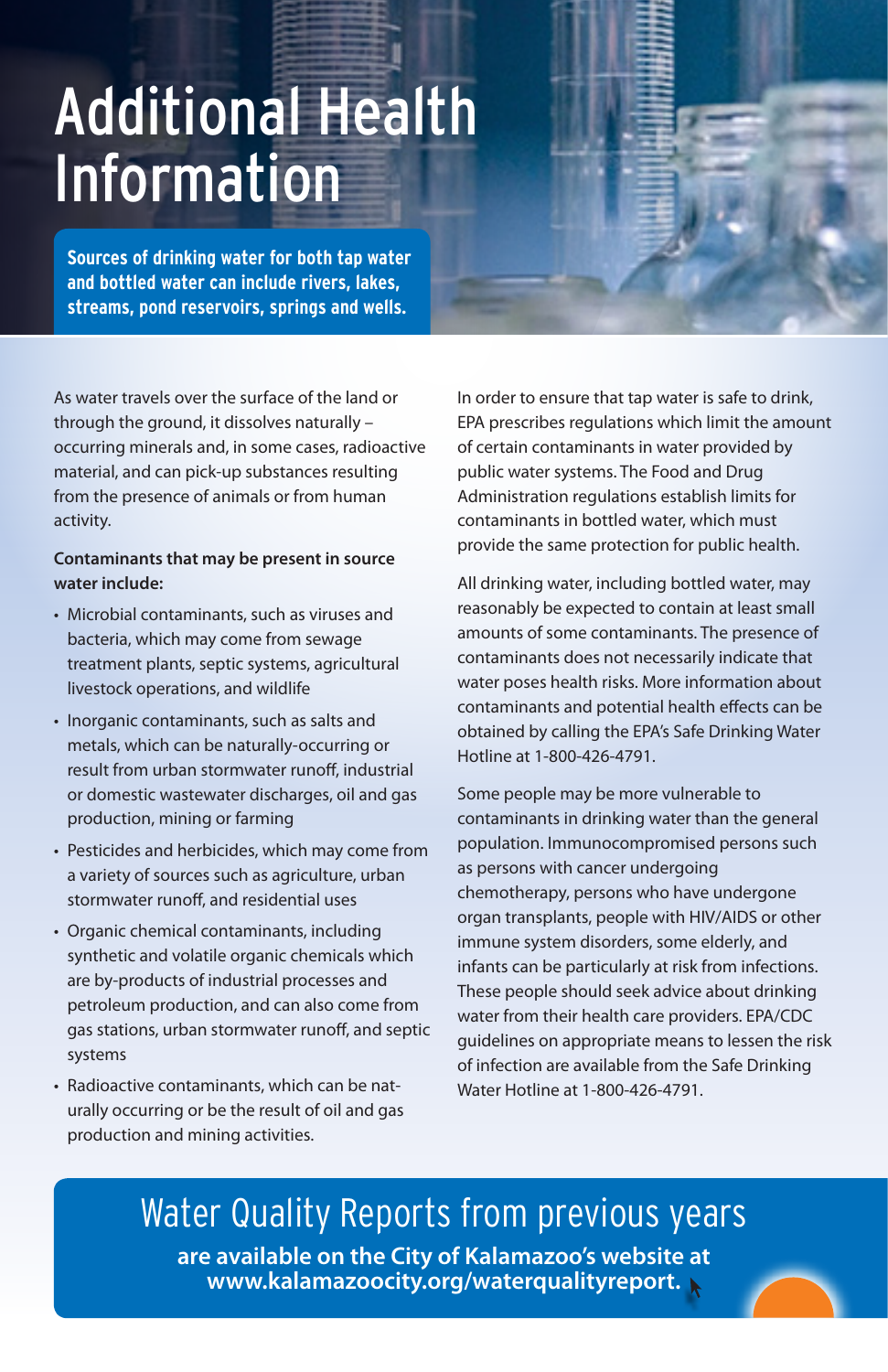# The City of Kalamazoo' Lead & Copper Program

**The City of Kalamazoo conducts a lead and copper monitoring program at least every three years...**

The City of Kalamazoo is committed to providing safe and reliable drinking water to Kalamazoo and its surrounding communities, and has consistently been in compliance with the 1991 Safe Drinking Water Act Lead and Copper Rule and all revisions of the rule.

# **Effective and Safe Water Treatment**

The City has utilized a corrosion control program since 1956 that works to reduce water corrosiveness to pipes, fittings and fixtures containing lead and copper. To ensure an optimized strategy, the City of Kalamazoo performs routine monitoring of corrosion control parameters within the water distribution system and testing for lead and copper in customers' homes. Our Public Services Department periodically evaluates the most effective corrosion control methods available and additional ways to further enhance this program. In 2018, the City began the addition of new phosphate blends to the system for corrosion control.

# **Lead Service Replacement**

**A proactive annual capital improvement program has been in place for over twenty years to address lead service replacements. The rate of lead service replacements continued to increase in 2018, totaling 558, due in part to a \$1 million grant from the Michigan Department of Environmental Quality and a continued \$500,000 contribution from the Kalamazoo Foundation for Excellence.**

# **Water Quality Monitoring**

**There are currently 2,667 known lead services, 6383 service lines of unknown material, and 48,572 total service lines. The City of Kalamazoo is conducting a thorough inventory throughout the year and any updates to these numbers will be listed in future Water Quality Reports.**

The City of Kalamazoo conducts a lead and copper monitoring program at least every three years to comply with federal and state lead and copper regulations. This program targets homes that are likely to have the highest concentrations of lead in their drinking water, and includes those with lead service lines as well as homes with copper plumbing built before lead solder was outlawed in the late 1980s.

#### 2016 lead testing indicated that 90 percent of water samples contained less than 4 parts per billion.

The EPA action level for lead is 15 ppb at the 90th percentile, which means 90% of homes tested must have a lead concentration of 15 parts per billion or less. In 2014, a 90th percentile result of 13 parts per billion resulted in customer concerns regarding the lead concentrations in their drinking water. It was determined that the high result was partially due to improper sampling techniques and/or plumbing fixture selections, and was not representative of lead concentrations in the system. This led to a commitment by the City of Kalamazoo to perform the lead and copper monitoring a year ahead of schedule in 2016, and utilize only trained sampling staff. In 2016, testing determined that the 90th percentile result was 4 parts per billion.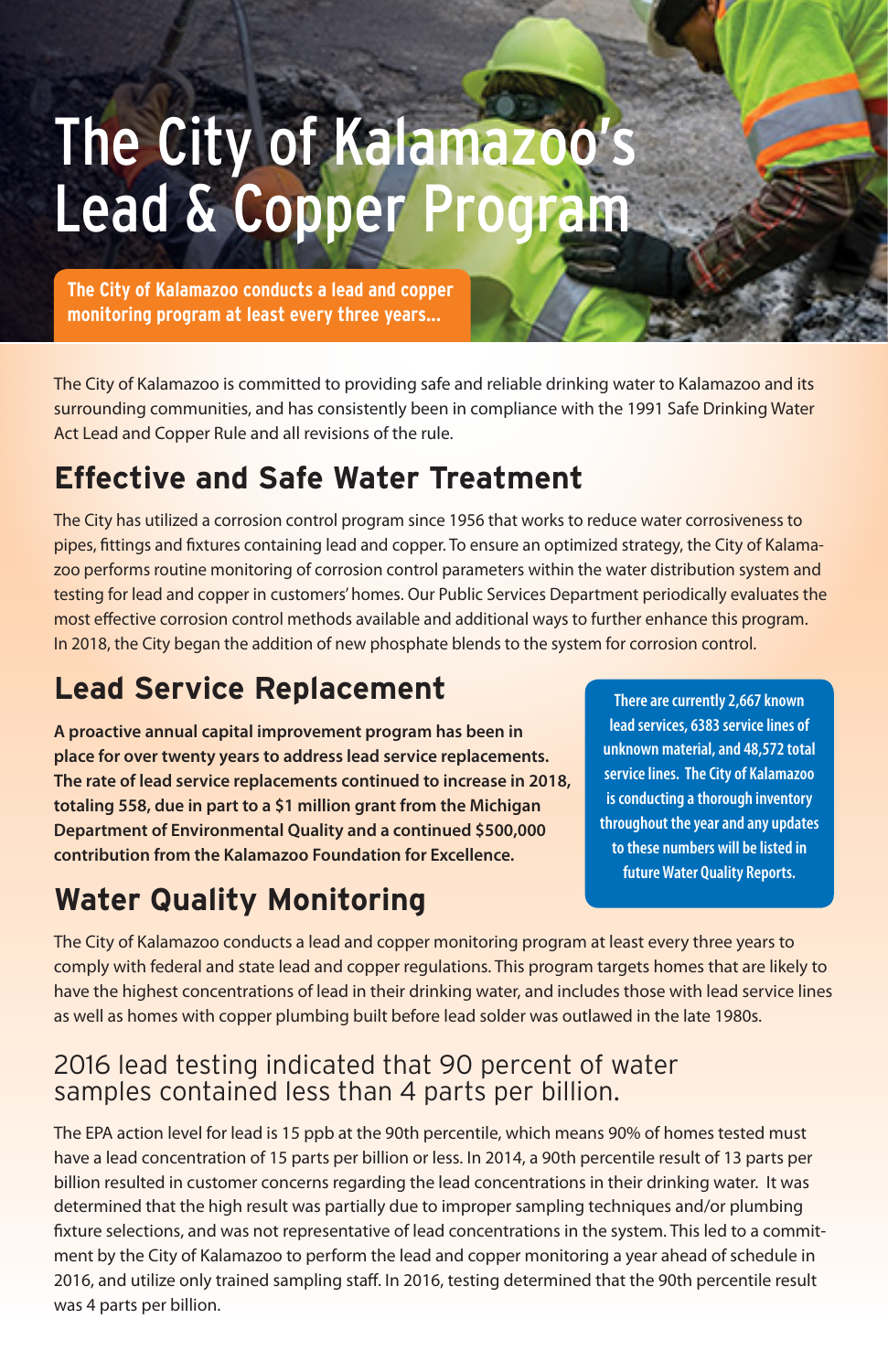

# **Free Water Testing**

The City of Kalamazoo has provided residents with FREE lead and copper sampling and testing for over 20 years. If you are concerned that you may have lead in your home's water, please contact Kalamazoo's Public Services Department at (269) 337-8550 to arrange for sampling. While waiting for your results, flushing your water lines for a few minutes or until you feel a temperature change before using will reduce any potential risk.

#### **Contact (269) 337-8550 to arrange for free lead sampling**

For help finding out if you have lead service lines in your home, you can contact the City's Department of Public Services Field Services Division at (269) 337-8729.

# **Health Effects**

If present, elevated levels of lead can cause serious health problems, especially for pregnant women and young children. Infants and children who drink water containing lead in excess of the action level could experience delays in their physical or mental development. Children could show slight deficits in attention span and learning abilities. Adults who drink this water over many years could develop kidney problems or high blood pressure.

Lead in drinking water is primarily from materials and components associated with service lines and home plumbing. The City of Kalamazoo is responsible for providing high quality drinking water, but cannot control the variety of materials used in household plumbing components. When your water has been sitting for several hours, you can minimize the potential for lead exposure by flushing your tap for 30 seconds to 2 minutes (until there is a significant temperature change in the water) before using water for drinking or cooking. If you are concerned about lead in your water, you may wish to have your water tested. Please contact the City of Kalamazoo Laboratory Supervisor at (269) 337-8550 for testing. Information on lead in drinking water, testing methods, and steps you can take to minimize exposure is available from the Safe Drinking Water Hotline at **www.epa.gov/safewater/lead.**

Copper is an essential nutrient, but some people who drink water containing copper in excess of the action level over a relatively short amount of time could experience gastrointestinal distress. Some people who drink water containing copper in excess of the action level over many years could suffer liver or kidney damage. People with Wilson's Disease should consult their personal doctor.

*When your water has been sitting for several hours, you can minimize the potential for lead exposure by flushing your tap for 30 seconds to 2 minutes (until there is a significant temperature change in the water) before using water for drinking or cooking.*